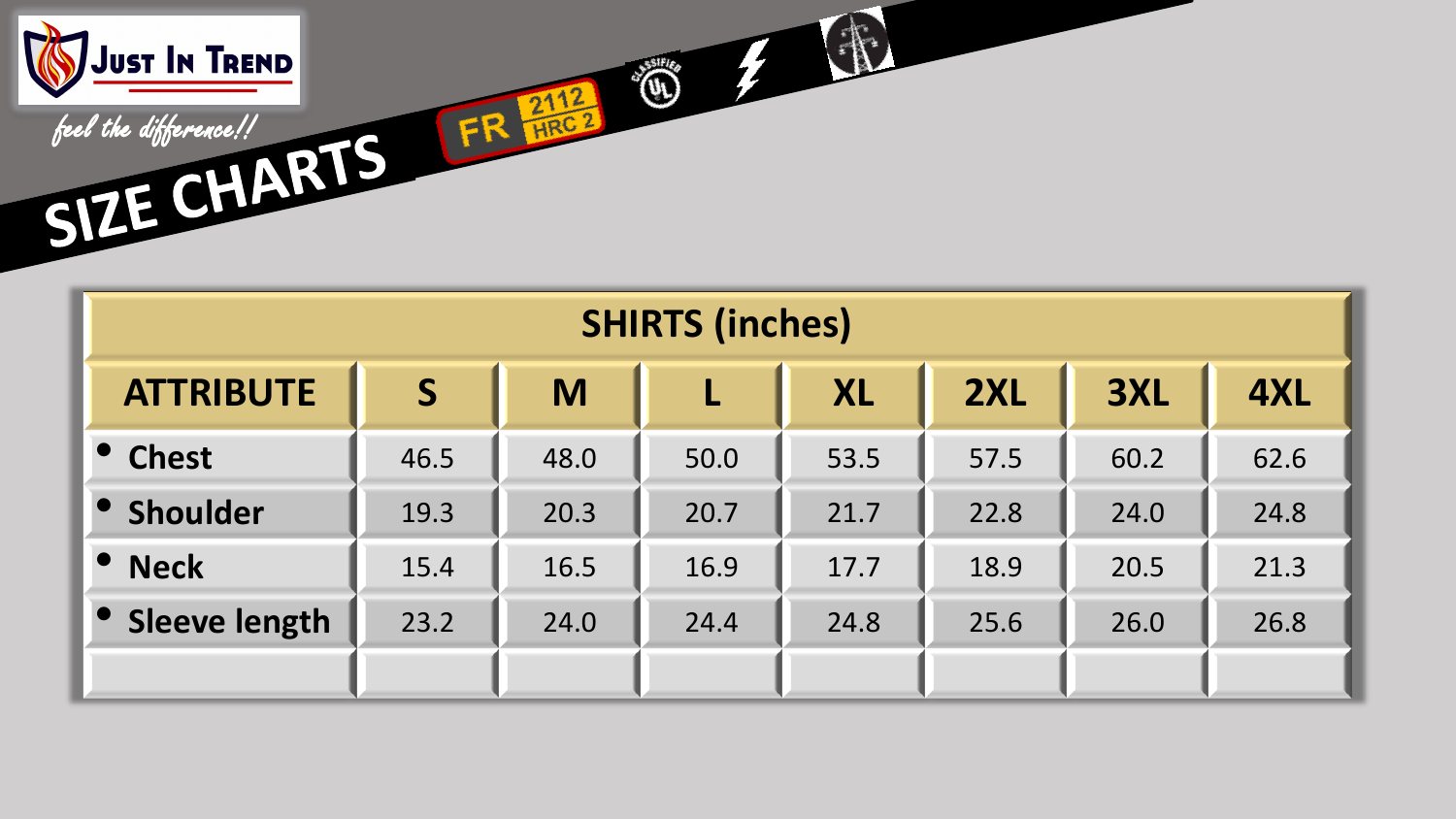

| <b>FLEECE HOODIES (inches)</b> |                                                 |      |    |      |    |      |    |  |  |  |  |  |
|--------------------------------|-------------------------------------------------|------|----|------|----|------|----|--|--|--|--|--|
| <b>ATTRIBUTE</b>               | 3XL<br>4XL<br>S<br><b>2XL</b><br><b>XL</b><br>M |      |    |      |    |      |    |  |  |  |  |  |
| <b>Back Length</b>             | 26.5                                            | 28   | 29 | 30   | 31 | 32   | 33 |  |  |  |  |  |
| • Chest                        | 49                                              | 51   | 53 | 55   | 57 | 59   | 61 |  |  |  |  |  |
| Shoulder                       | 19                                              | 20   | 21 | 22   | 23 | 24   | 25 |  |  |  |  |  |
| Sleeve length                  | 24                                              | 24.5 | 25 | 25.5 | 26 | 26.5 | 27 |  |  |  |  |  |
|                                |                                                 |      |    |      |    |      |    |  |  |  |  |  |
|                                |                                                 |      |    |      |    |      |    |  |  |  |  |  |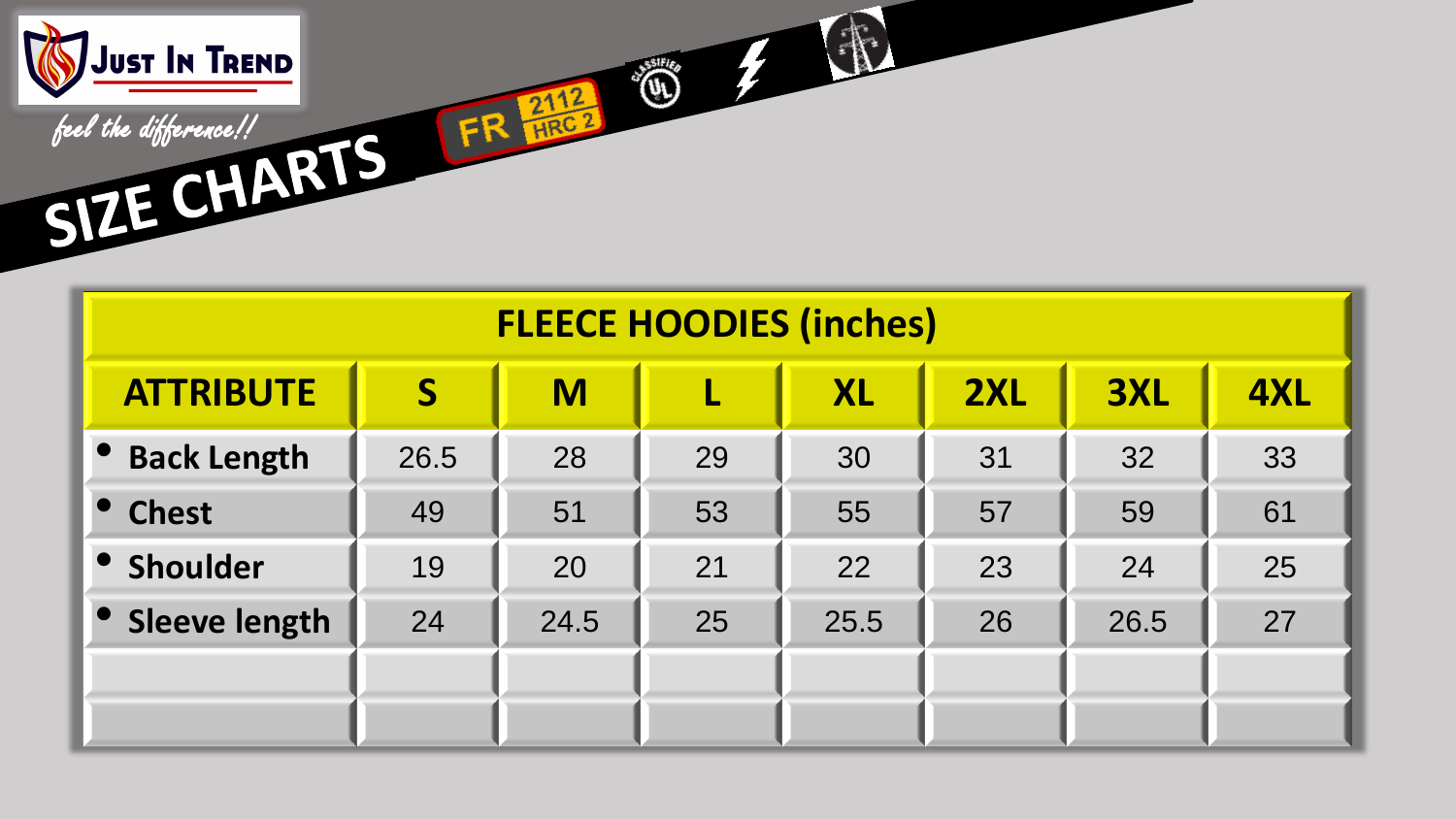

| <b>HENLEY T-SHIRTS (inches)</b> |                                                 |      |    |      |    |      |    |  |  |  |  |
|---------------------------------|-------------------------------------------------|------|----|------|----|------|----|--|--|--|--|
| <b>ATTRIBUTE</b>                | <b>2XL</b><br>S<br>M<br><b>3XL</b><br><b>XL</b> |      |    |      |    |      |    |  |  |  |  |
| <b>Back Length</b>              | 29                                              | 30   | 31 | 32   | 33 | 34   | 35 |  |  |  |  |
| <b>Chest</b>                    | 46                                              | 48   | 50 | 52   | 54 | 56   | 58 |  |  |  |  |
| Shoulder                        | 19                                              | 20   | 21 | 22   | 23 | 24   | 25 |  |  |  |  |
| • Sleeve length                 | 23                                              | 23.5 | 24 | 24.5 | 25 | 25.5 | 26 |  |  |  |  |
|                                 |                                                 |      |    |      |    |      |    |  |  |  |  |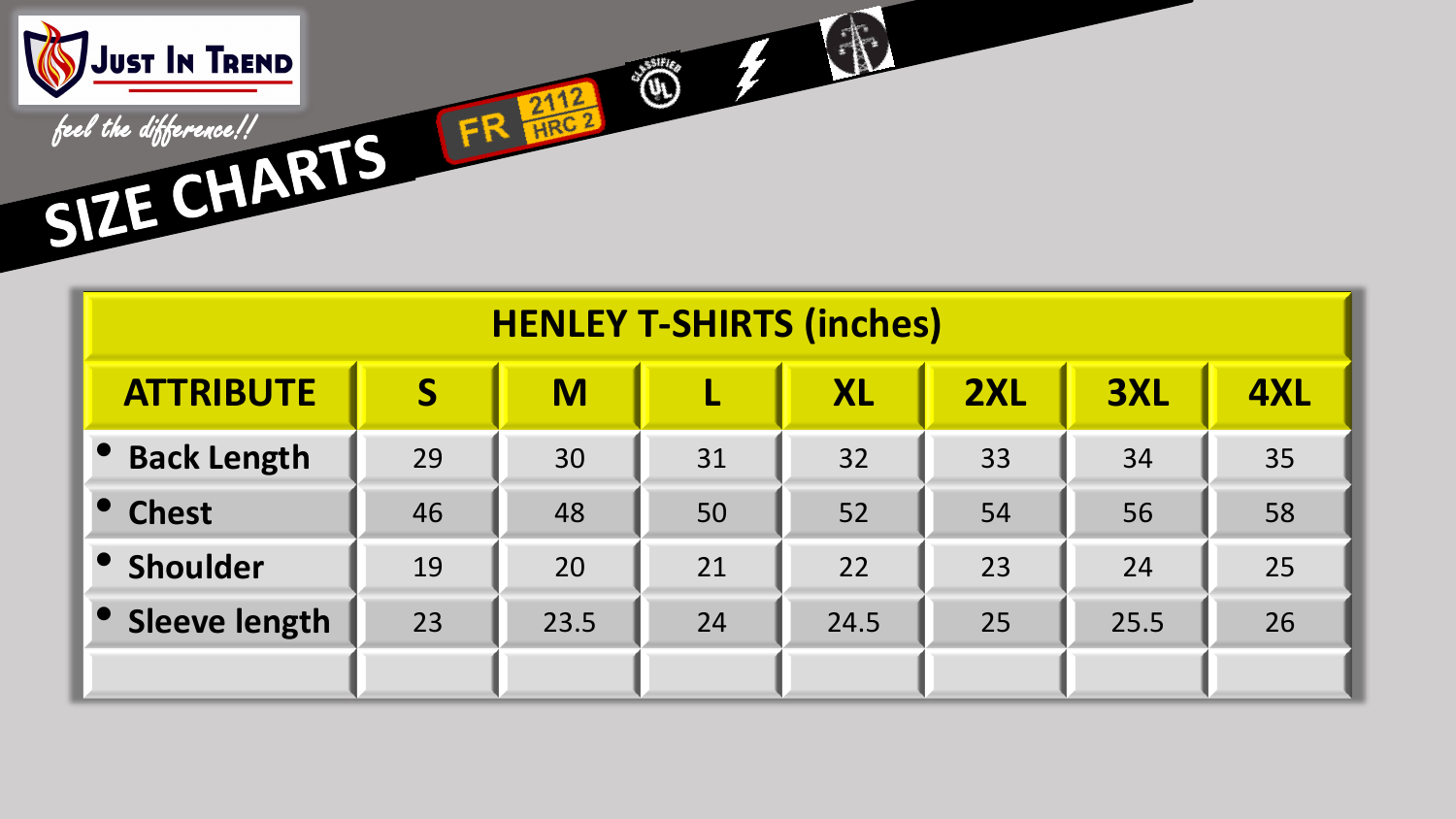

| <b>DENIM TROUSERS (inches)</b> |      |      |      |      |      |      |      |      |      |      |      |      |  |
|--------------------------------|------|------|------|------|------|------|------|------|------|------|------|------|--|
|                                | 28'' | 30'' | 32"  | 34"  | 36"  | 38"  | 40"  | 42"  | 44"  | 46"  | 48"  | 50'' |  |
| <b>Waist</b>                   | 29.9 | 31.5 | 33.1 | 35.4 | 37   | 39.4 | 41.7 | 43.3 | 45.7 | 48.0 | 49.6 |      |  |
| <b>Hips</b>                    | 40.2 | 41.7 | 43.3 | 44.9 | 46.5 | 48.0 | 49.6 | 51.2 | 52.8 | 54.3 | 55.9 |      |  |
| <b>Thigh</b>                   | 24.0 | 24.8 | 25.6 | 26.4 | 27.2 | 28.0 | 28.7 | 29.5 | 30.3 | 31.1 | 31.9 |      |  |
| <b>Knee</b>                    | 16.5 | 17.3 | 18.1 | 18.9 | 19.7 | 20.5 | 21.3 | 22.0 | 22.8 | 23.6 | 24.4 |      |  |
| <b>Bottom</b>                  | 16.1 | 16.1 | 16.9 | 17.7 | 18.5 | 19.3 | 20.1 | 20.9 | 21.7 | 22.4 | 23.2 |      |  |
|                                |      |      |      |      |      |      |      |      |      |      |      |      |  |